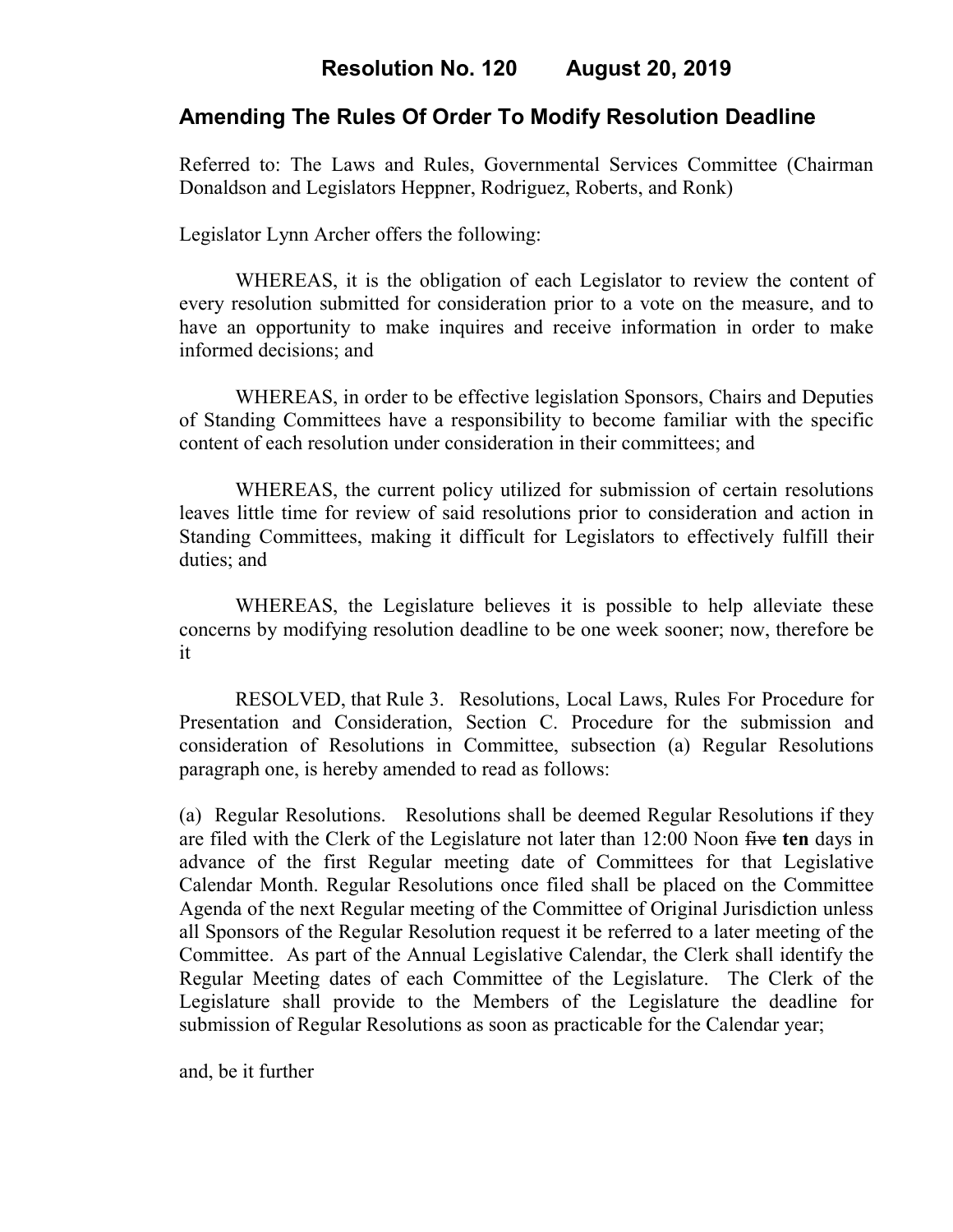### **- Page 2 -**

## **Resolution No. 120 August 20, 2019**

### **Amending The Rules Of Order To Modify Resolution Deadline**

RESOLVED, that Rule 3. Resolutions, Local Laws, Rules For Procedure for Presentation and Consideration, Section C. Procedure for the submission and consideration of Resolutions in Committee, subsection (b) Late Filed Resolutions, is hereby amended to read as follows:

(b.) Late Filed Resolutions. A Resolution that is not a Regular Resolution shall be deemed a Late Filed Resolution if, when introduced, it is requested by the Sponsors to be deemed a Late Filed Resolution.

A Late Filed Resolution shall be referred to and may be placed on an agenda **of the Committee of Original Jurisdiction provided that Committee has not yet had its regular monthly meeting, or on the agenda** of the Laws and Rules, Governmental Services Committee **if the Committee of Original Jurisdiction has already met,** at the option of the Chairperson of the **appropriate committee** Laws and Rules, Governmental Services Committee if any two of the following circumstances exist:

(i) The Resolution was introduced upon the request of the County Executive, Comptroller, Sheriff, District Attorney, or County Clerk, which shall be specifically identified as being introduced at their request. The Resolution, if meeting this criteria, shall contain an explanation, acceptable to the Chairperson of the Legislature or the Chairperson of the Laws and Rules, Governmental Services Committee from the County Executive, Comptroller, Sheriff, District Attorney, or County Clerk, explaining why the Resolution was sent for introduction to the Clerk of the Legislature on the date it was sent and why it is necessary that the Resolution must be acted upon at the next meeting of the County Legislature.

(ii) The Resolution is of financial consequence or potential financial consequence for the County, the timeliness of which requires or favors action by the full Legislature at its next meeting, as determined by the Chairperson of the Legislature or Chairperson of the Ways and Means Committee.

(iii) The Resolution relates to a matter of public safety and the failure to act would negatively impact the people of Ulster County as certified by the Sheriff, Legislature Chairperson, Chairperson of the Law Enforcement and Public Safety Committee or District Attorney;

(iv) That another governmental entity (Town/Village/City/School District/State/Federal government) or division or agency thereof requires or requests such Resolution be acted on in order for that entity or division or agency to act.